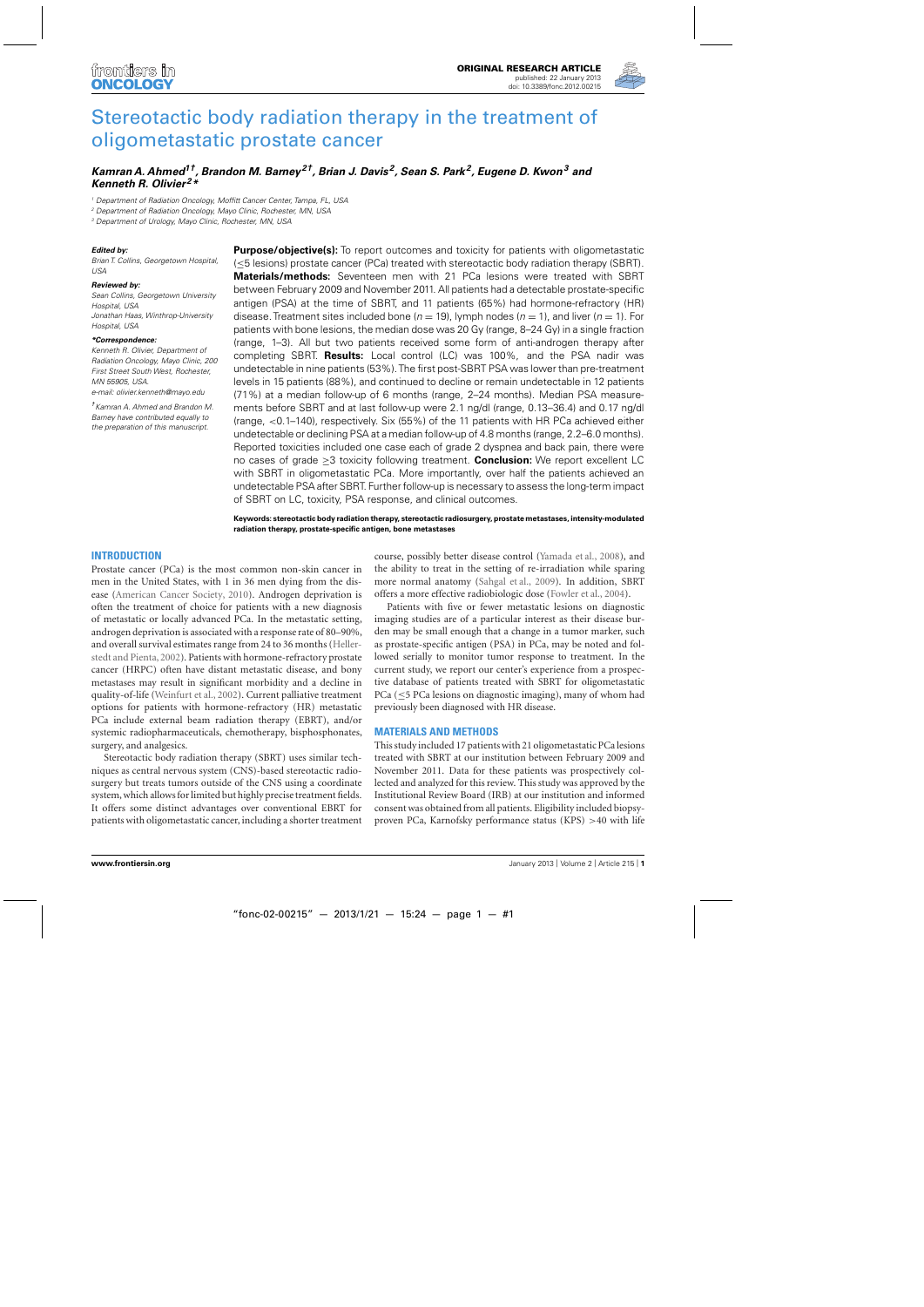expectancy >3 months, and confirmation of metastases using (11)C-choline positron emission tomography/computed tomography (<sup>11</sup>CPET/CT;  $n = 7$ ), magnetic resonance imaging (MRI;  $n = 6$ , biopsy  $(n = 1)$ , CT  $(n = 1)$ , or both <sup>11</sup>CPET/CT and MRI ( $n = 2$ ). Eleven patients had HRPC, which was defined as an increase in the serum PSA level over the baseline level ≥2 consecutive samples obtained  $\geq$ 7 days apart despite receiving androgen deprivation therapy (ADT). In patients diagnosed with HRPC, a change in ADT sequencing from continuous to intermittent often occurred; however, ADT was not routinely discontinued or changed.

## **SBRT TECHNIQUE**

Techniques for SBRT immobilization and treatment planning from our center have been described previously and are summarized as follows [\(Macdonald et al.](#page-5-0), [2009\)](#page-5-0). Each patient was immobilized using the Body-Fix whole-body or thoracic-T double vacuum immobilization system (Medical Intelligence, Schwabmünchen, Germany). Axial CT images were obtained on a Light Speed RT 16-slice CT simulator (GE HealthCare, Milwaukee, WI, USA). Image acquisition was set at 1.25-mm slice thickness. Four-dimensional CT images were obtained for patients treated to non-bony sites using the Varian Real-time Position Management (RPM) system (Varian, Palo Alto, CA, USA). Respiratory monitoring was conducted with an infrared reflector placed on the patient's chest. Normal tissue and tumor segmentation was performed on the Advantage SimMD software (Advantage Workstation, GE Healthcare, Milwaukee, WI, USA). When available, diagnostic imaging (MRI, PET, contrasted CT scans) was fused to planning imaging to aid in gross tumor volume (GTV) delineation. For non-bony lesions, an internal target volume (ITV) was created from the GTV to account for tumor motion associated with patient respiration. The clinical target volume (CTV) was considered to be identical to the GTV for bony lesions or the ITV for non-bony lesions. The planning target volume (PTV) typically consisted of a uniform 5 mm expansion of the CTV. A dose–volume histogram was generated for organs in the vicinity of the PTV.

Both intensity-modulated radiation therapy (IMRT) and 3Dconformal SBRT treatment plans were designed using the Eclipse (Varian) treatment planning software. Often when IMRT was used, a heterogeneous dose distribution was achieved by prescribing a higher dose to the GTV relative to the PTV, creating a cloud of increased dose around gross disease while meeting radiation dose constraints on normal tissues adjacent or near the target volumes. Details regarding internally validated normal tissue organ-at-risk (OAR) constraints employed at our institution have been previously published [\(Barney et al., 2011\)](#page-5-0).

Daily image guidance was performed using the ExacTRAC 6D X-ray system (Brainlab, Feldkirchen, Germany) with the 6D robotic couch for bony lesions or cone-beam CT (CBCT) for non-bony lesions. With ExacTRAC, initial corrections were automatically applied based on initial set-up imaging. Verification imaging using both tube-detector pairs was repeated to confirm positioning within 1 mm and 1◦. Prior to delivering each treatment field, a "snap" verification image using a single tube-detector pair was acquired to verify positioning, and full imaging verification and shifting were repeated if the snap verification image was off by >2 mm. With CBCT, an initial CBCT scan was acquired, a match was manually performed, and the shift was applied. Any shift >0.3 cm required a second CBCT acquisition to verify position.

Stereotactic body radiation therapy dose was chosen based on previously published studies for the treatment of bony and soft tissue oligometastasis [\(Salama et al., 2008](#page-5-0); [Yamada et al., 2008\)](#page-5-0), proximity of critical structures, and whether the area in question had been previously irradiated. The normal tissue constraints used for these treatments have been published previously [\(Barney et al.](#page-5-0), [2011;](#page-5-0) [Ahmed et al., 2012](#page-4-0)) and are similar to those employed at other institutions with a high-volume SBRT practice.

## **EVALUATION OF RESPONSE**

Local control (LC) was determined by a patient's most recent imaging and was defined as a lack of tumor progression within the PTV. Freedom from distant progression (FFDP) was defined as no development of new metastases and/or progression of untreated metastases. PSA testing was performed both immediately prior to SBRT and approximately 2 months after completion of SBRT. Follow-up thereafter included history and physical examination, serum PSA testing, and imaging studies as indicated every 2– 3 months. Toxicity was evaluated and graded according to the National Cancer Institute (NCI) Common Terminology Criteria for Adverse Events (CTCAE) v3.0 [\(National Cancer Institute](#page-5-0), [2006\)](#page-5-0). Late effects were designated as events occurring 3 months following treatment.

## **STATISTICS**

The Kaplan–Meier (KM) method was used to estimate rates of LC, FFDP, and prostate cancer-specific survival (CSS). Survival and disease control were calculated from the end of SBRT. The Wilcoxon signed-rank test was used to test differences in pre-SBRT PSA values against 2-month post-SBRT values and at the time of most recent follow-up. In all cases, a *p*-value of <0.05 was considered significant. All statistical analysis was performed with JMP 8.0 (SAS Institute Inc., Cary, NC, USA).

## **RESULTS**

**[Table 1](#page-2-0)** summarizes patient and disease characteristics at the time of SBRT. The median patient age for the cohort was 65.0 years (range, 50.6–79.7). Initial Gleason scores (GS) were as follows: GS 6 ( $n = 1$ ), GS 7 ( $n = 9$ ), GS 8 ( $n = 3$ ), and GS 9 ( $n = 4$ ). All patients had previously undergone definitive therapy prior to developing distant metastasis (DM). The median time from initial diagnosis of PCa to the development of DM was 50.4 months (range, 1.0– 139.2 months). Eleven patients (65%) had HRPC at the time of SBRT, and in these men, the median duration of hormone therapy prior to developing HR disease was 14.0 months (range, 4.0–108.0 months). Likewise, the median duration from developing HR disease to treatment with SBRT was 13.0 months (range, 1.0–80.4 months). Sites treated with SBRT included bone ( $n = 19$ ), lymph nodes ( $n = 1$ ), and liver ( $n = 1$ ). For patients with bone lesions, the median dose was 20 Gy (range, 8–24 Gy) in a single fraction (range, 1–3). **[Figure 1](#page-2-0)** shows an example of target and normal tissue contours with associated isodose curves for a bony lesion located in the anterior portion of the T3 vertebral body. The patient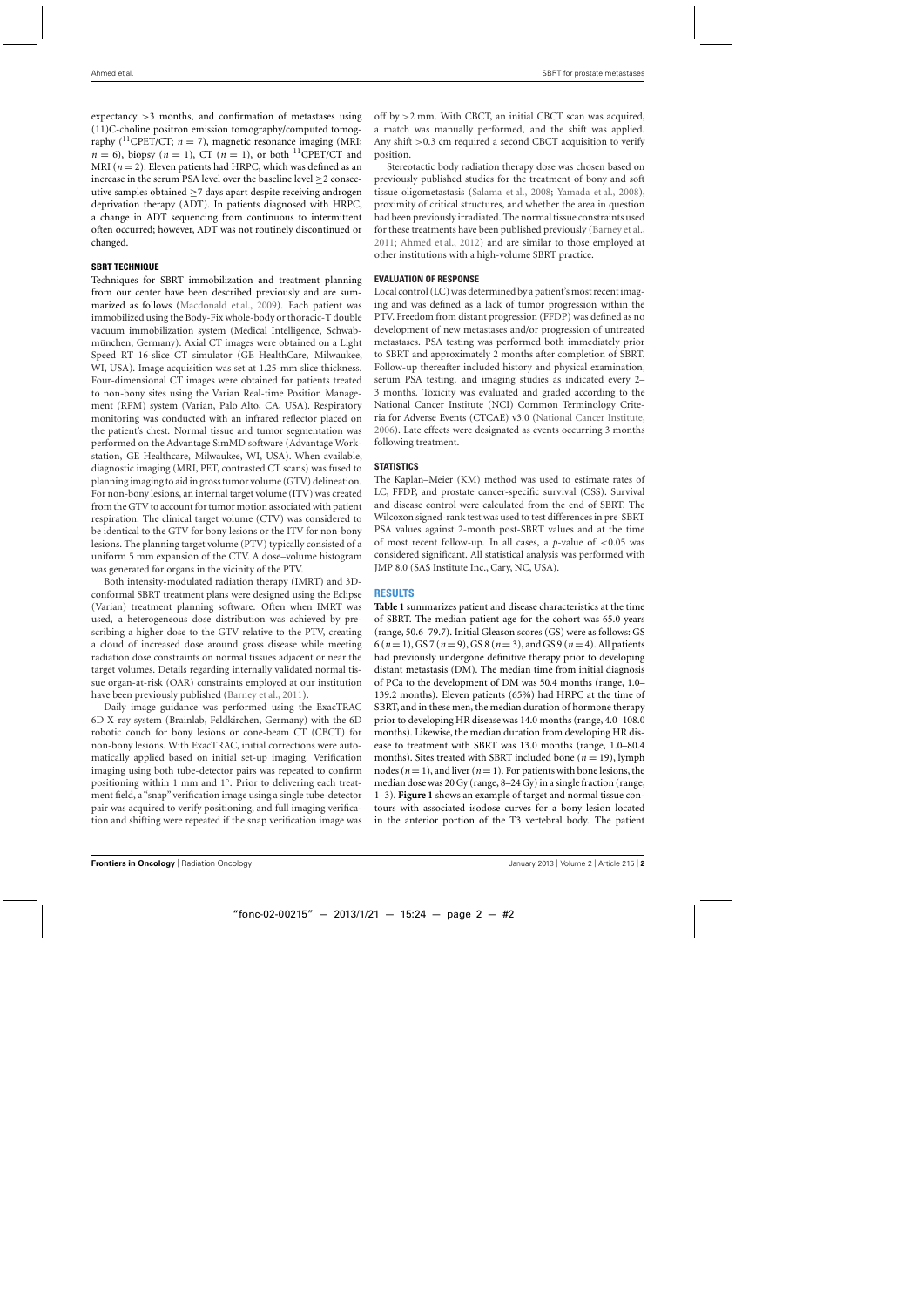#### <span id="page-2-0"></span>**Table 1 | Patient and disease characteristics at the time of SBRT.**

| <b>Characteristic</b>             | All patients,                       | HRPC,          | Non-HRPC,     |  |
|-----------------------------------|-------------------------------------|----------------|---------------|--|
|                                   | $n = 17$                            | $n = 11$       | $n=6$         |  |
| Lesions treated (n)               | 21                                  | 14             | 7             |  |
| Age (year)                        |                                     |                |               |  |
| Median                            | 65.0                                | 66.9           | 60.3          |  |
| Range                             | 50.6-79.7                           | 52.9-79.7      | $50.6 - 74.0$ |  |
| Initial Gleason score (n)         |                                     |                |               |  |
| 6                                 | 1                                   | 1              | $\Omega$      |  |
| 7                                 | 9                                   | 6              | 3             |  |
| 8                                 | 3                                   | 1              | 2             |  |
| 9                                 | 4                                   | 3              | 1             |  |
| Primary therapy at diagnosis (n)  |                                     |                |               |  |
| Prostatectomy                     | 15                                  | 9              | 6             |  |
| <b>EBRT</b>                       | $\overline{2}$                      | $\overline{2}$ | 0             |  |
| Time from diagnosis to DM (month) |                                     |                |               |  |
| Median                            | 50.4                                | 63.0           | 28.0          |  |
| Range                             | $1.0 - 139.2$                       | $1.0 - 139.2$  | $1.0 - 66.0$  |  |
|                                   | Time to development of HRPC (month) |                |               |  |
| Median                            |                                     | 14.0           |               |  |
| Range                             |                                     | 4.0-108.0      |               |  |
| Time from HRPC to SBRT (month)    |                                     |                |               |  |
| Median                            |                                     | 13.0           |               |  |
| Range                             |                                     | $1.0 - 80.4$   |               |  |
| Site treated with SBRT (n)        |                                     |                |               |  |
| Bone                              | 19                                  | 12             | 7             |  |
| Liver                             | 1                                   | 1              |               |  |
| Retroperitoneal                   | 1                                   | 1              |               |  |
| lymph nodes                       |                                     |                |               |  |

HRPC, hormone-refractory prostate cancer; EBRT, external beam radiation therapy; DM, distant metastasis; SBRT, stereotactic body radiation therapy.

with metastases to retroperitoneal lymph nodes was treated with 50 Gy in five fractions, and the patient with metastases to the liver received 60 Gy in three fractions. Fifteen patients (88%) received some form of androgen suppression after completion of SBRT.

**[Table 2](#page-3-0)** outlines each individual patient's treatment course and clinical outcome. Sixteen of the 21 lesions (76%) were evaluable for LC, and at a median follow-up of 6 months (range, 2–24 months), no patient had experienced a local recurrence. Six- and twelve-month estimates of CSS were 100% (**Figure 2**), though two patients had died from distant cancer progression at the date of last follow-up. Six- and twelve-month estimates of FFDP were 74 and 40%, respectively (**[Figure 3](#page-3-0)**).

Prostate-specific antigen data was available for all 17 patients, and 9 (52.9%) patients reached undetectable PSA at a median of 3 months (range, 1–8 months) following SBRT. Of these nine patients, three (33%) had HRPC. With the exception of two patients (12%) who developed distant progression, all other patients ( $n = 15$ ; 88%) experienced a decrease in PSA on the first



**FIGURE 1 | Contours and isodose curves for a patient treated to 18 Gy in a single fraction to an right anterior T3 vertebral body metastasis.** GTV is shown in cyan. PTV is shown in light green. The spinal cord is shown in red. The esophagus is shown in yellow. The skin is shown in pink. The isodose curves are: red, 110% (19.8 Gy); white, 100% (18 Gy); blue, 80% (14.4 Gy); cyan, 50% (9 Gy); and green, 25% (4.5 Gy).



**FIGURE 2 | Actuarial prostate cancer-specific survival (CSS) in all patients using the Kaplan–Meier method.**

post-SBRT measurement. In 12 patients (71%), the serum PSA had either yet to nadir or was undetectable at a median follow-up of 5.2 months (range, 2.2–23.4 months). In patients with HRPC, the PSA had either yet to nadir or was undetectable in 6 (55%) of the 11 patients at a median follow-up of 4.8 months (range, 2.2–6.0 months). The median initial post-SBRT PSA of 0.58 ng/dl (range, <0.1–140 ng/dl), was significantly lower than the median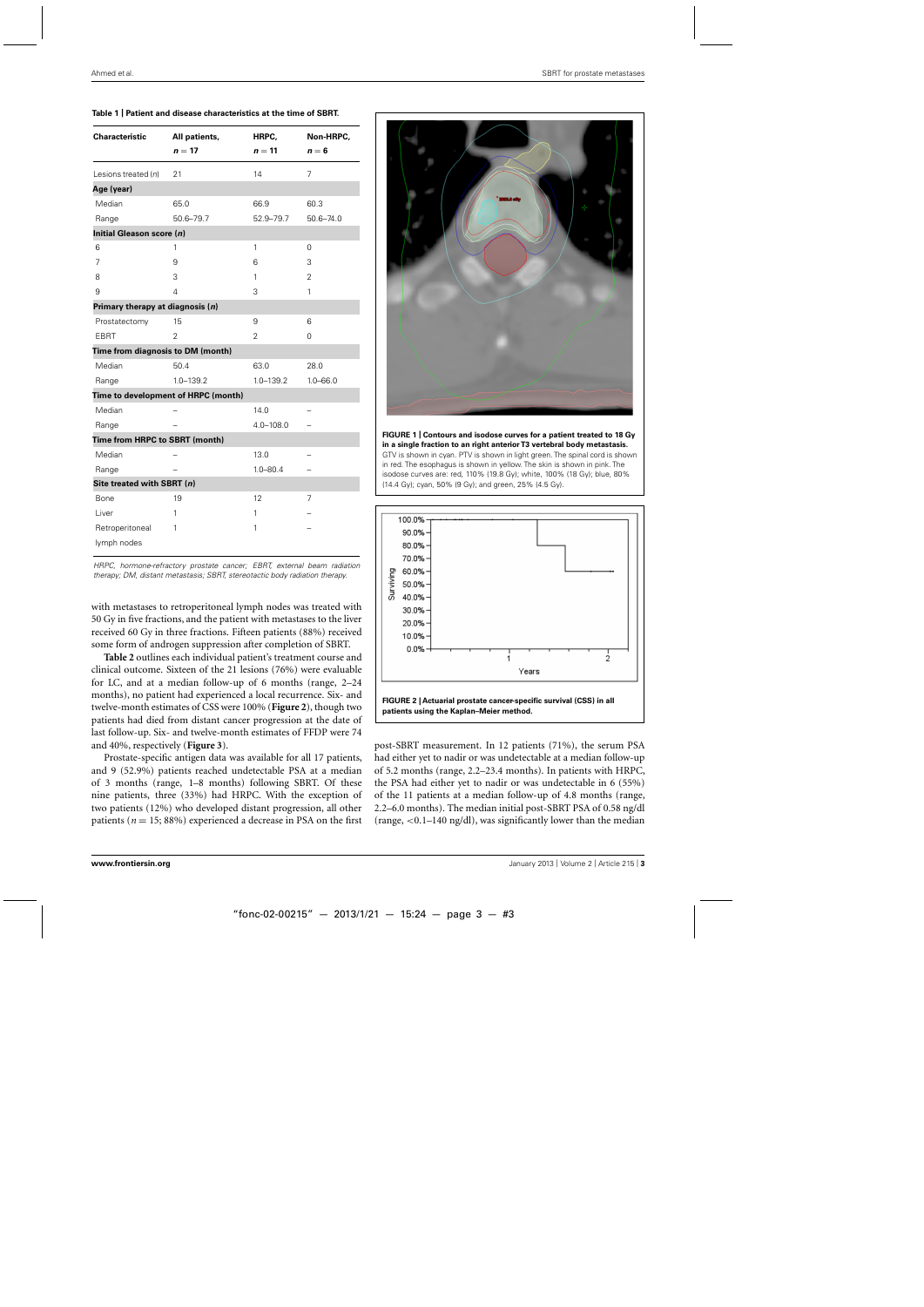| <b>Patient GS</b> |         | <b>HRPC</b>  | <b>Site treated</b> | <b>SBRT</b> dose<br>(Gy)/fractions HT | Post-SBRT    | (month) | F/U time Initial PSA<br>(ng/dl) | First post-SBRT PSA at last Acute<br>PSA (ng/dl) | F/U (ng/dl) toxicity |                          | Grade                    |
|-------------------|---------|--------------|---------------------|---------------------------------------|--------------|---------|---------------------------------|--------------------------------------------------|----------------------|--------------------------|--------------------------|
| $\mathbf{1}$      | $3 + 3$ | Υ            | L2                  | 24/1                                  | $\mathsf{N}$ | 4.9     | 36.4                            | 140                                              | 140                  |                          |                          |
|                   |         |              | L4                  | 20/1                                  |              |         |                                 |                                                  |                      |                          |                          |
| 2                 | $4 + 5$ | Y            | Rt 1st rib          | 18/1                                  | $\mathsf{N}$ | 5.3     | 17.9                            | 14.2                                             | 1.7                  |                          |                          |
|                   |         |              | Lt scapula          | 18/1                                  |              |         |                                 |                                                  |                      |                          |                          |
|                   |         |              | $L3-L5$             | 18/1                                  |              |         |                                 |                                                  |                      |                          |                          |
| 3                 | $4 + 4$ | $\mathsf{N}$ | Rt sacrum           | 24/1                                  | Y            | 2.2     | 2.7                             | < 0.1                                            | < 0.1                |                          |                          |
| 4                 | $3 + 4$ | Υ            | Lt ischium          | 24/3                                  | Y            | 24.5    | 1.9                             | < 0.1                                            | 69.4                 |                          |                          |
| 5                 | $4 + 3$ | Υ            | L4                  | 24/1                                  | Y            | 4.3     | 0.69                            | 0.53                                             | 0.17                 | $\overline{\phantom{0}}$ |                          |
| 6                 | $3 + 4$ | Y            | <b>RPLN</b>         | 50/5                                  | Y            | 4.4     | 1.1                             | < 0.1                                            | 0.18                 |                          |                          |
| 7                 | $3 + 4$ | Υ            | Liver               | 60/3                                  | Y            | 18.7    | 11.9                            | 13.3                                             | 83                   | LFT elevation            | $\mathbf{1}$             |
| 8                 | $4 + 5$ | Y            | S <sub>1</sub>      | 18/1                                  | Υ            | 2.5     | 1.5                             | 1.1                                              | 0.12                 |                          | -                        |
| 9                 | $4 + 3$ | $\mathsf{N}$ | Rt sacrum           | 24/1                                  | Y            | 4.9     | 5.2                             | 1.1                                              | < 0.1                |                          | -                        |
| 10                | $4 + 4$ | Y            | Lt pelvis           | 24/1                                  | Y            | 6.0     | 0.13                            | < 0.1                                            | < 0.1                |                          | -                        |
| 11                | $3 + 4$ | N            | Lt 8th rib          | 18/1                                  | Y            | 21.6    | 0.38                            | < 0.1                                            | < 0.1                | Dyspnea                  | $\overline{2}$           |
| 12                | $4 + 4$ | N            | T <sub>3</sub>      | 18/1                                  | Υ            | 23.4    | 2.1                             | < 0.1                                            | < 0.1                | <b>Back</b>              | 2/1                      |
|                   |         |              |                     |                                       |              |         |                                 |                                                  |                      | pain/nausea              |                          |
|                   |         |              | T10                 | 18/1                                  |              |         |                                 |                                                  |                      |                          |                          |
| 13                | $4 + 5$ | $\mathsf{N}$ | L4                  | 24/1                                  | Y            | 9.5     | 3.7                             | 0.59                                             | < 0.1                | $\qquad \qquad -$        |                          |
| 14                | $4 + 5$ | Υ            | L <sub>3</sub>      | 18/1                                  | Y            | 5.3     | 4.9                             | 4.7                                              | 1.2                  |                          |                          |
| 15                | $3 + 4$ | Υ            | L <sub>5</sub>      | 24/1                                  | Y            | 12.0    | 4.6                             | 1.5                                              | 4.4                  | $\overline{\phantom{0}}$ |                          |
| 16                | $3 + 4$ | Y            | Lt acetabulum       | 24/1                                  | Υ            | 2.2     | 1.4                             | 0.58                                             | 0.46                 |                          |                          |
| 17                | $3 + 4$ | $\mathsf{N}$ | Rt pelvis           | 30/3                                  | Y            | 5.0     | 0.13                            | < 0.1                                            | < 0.1                | $\overline{\phantom{0}}$ | $\overline{\phantom{0}}$ |

#### <span id="page-3-0"></span>**Table 2 |Treatment outcomes for each patient.**

GS, Gleason score; HRPC, hormone-refractory prostate cancer; SBRT, stereotactic body radiation therapy; HT, hormone therapy; F/U, follow-up; PSA, prostate-specific antigen; RP LN, retroperitoneal lymph nodes; LFT, liver function test.



pre-SBRT PSA of 2.1 ng/dl (range, 0.13–36.4 ng/dl; *p* = 0.03). Similarly, the median PSA at the most recent follow-up (0.17 ng/dl; range, <0.1–140) was significantly lower than the pre-treatment  $PSA (p = 02).$ 

No patient developed acute grade  $\geq$ 3 toxicity following treatment. Reported toxicities included one case each of grade 2 dyspnea and back pain. The patient experiencing back pain also experienced grade 1 nausea. The patient treated for liver metastases experienced a transient increase in liver enzymes, alanine aminotransferase (ALT) and aspartate aminotransferase (AST), each grade 1. No late toxicity has been reported.

#### **DISCUSSION**

Stereotactic body radiation therapy resulted in excellent LC in our cohort of oligometastatic PCa patients, the majority of whom had HR disease. More importantly, a quantifiable post-SBRT PSA response was observed in 15 of 17 patients, albeit in many patients who received hormone therapy post SBRT. PSA reached an undetectable level in nine patients, including three patients with HRPC. Likewise, 6 of 11 HR patients had either yet to experience a PSA nadir or had an undetectable PSA at the most recent follow-up. The long-term impact of this is unknown, but points to the biologic effectiveness of the SBRT in a HR setting.

Nearly two-thirds of patients with bone metastases will experience symptoms as a result of their bone disease [\(Coleman, 2001](#page-5-0)). Skeletal-related events (SREs), including pathologic fractures or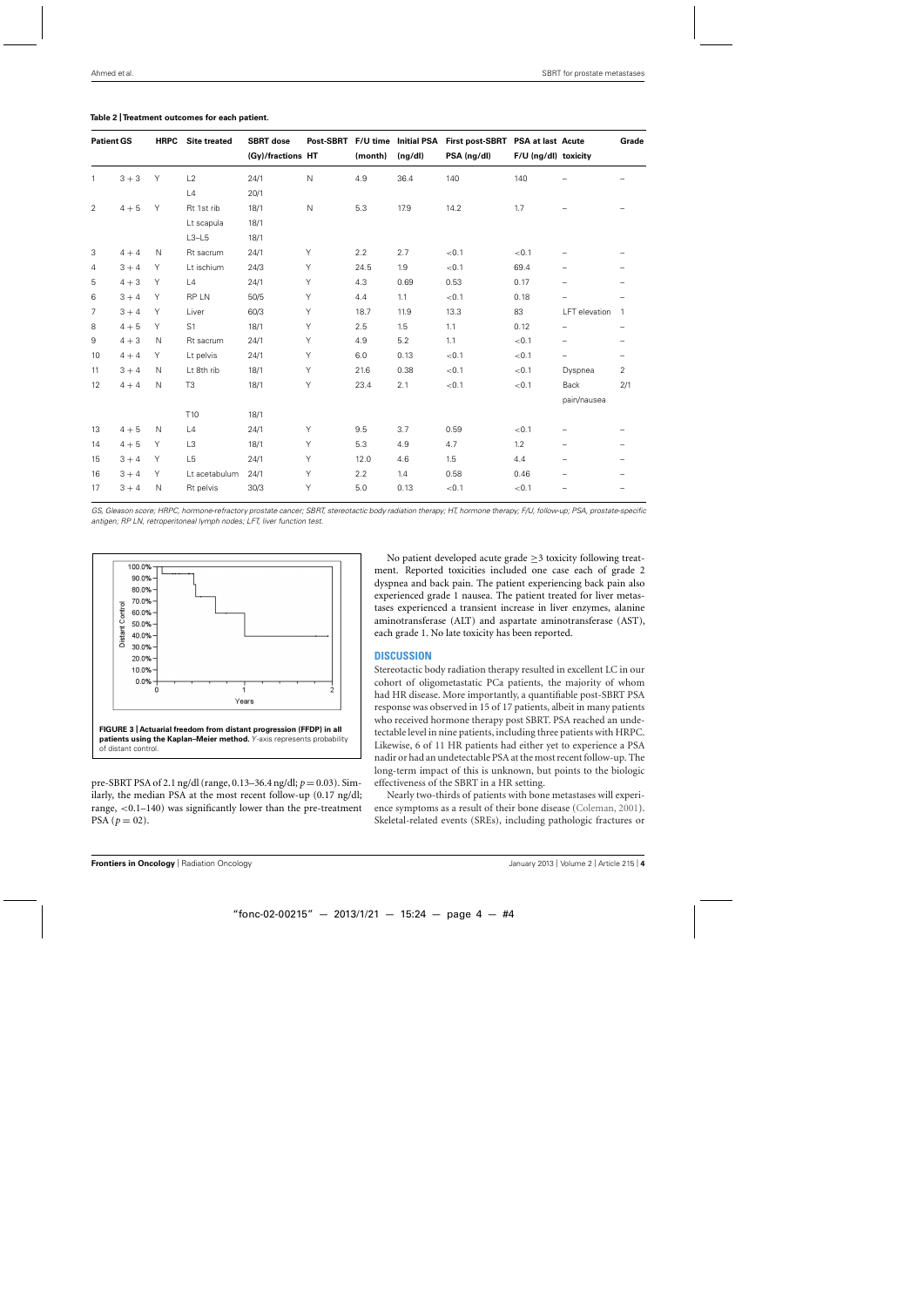<span id="page-4-0"></span>spinal cord compression, are common in patients with HRPC, with 50% of patients with bone metastases experiencing  $\geq$  1 SRE [\(Lage et al., 2008\)](#page-5-0). SREs are associated with decreased quality of life and increased health care expenditures [\(Lage et al.](#page-5-0), [2008](#page-5-0)). As such, patients with known bone metastases are followed closely for any signs or symptoms that could be indicative of progressive bone involvement. Potential interventions to prevent SREs include surgery, palliative EBRT, or other local therapies, such as cryotherapy and radiofrequency ablation. SBRT has a possible advantage in that it is both a non-invasive and highly tumoricidal treatment technique. Single fraction SBRT, which was used in the majority of the patients with bony lesions in the current study, has also been shown to be highly effective for the palliation of sym[ptomatic](#page-5-0) [bony](#page-5-0) [lesions](#page-5-0) [and](#page-5-0) [the](#page-5-0) [prevention](#page-5-0) [of](#page-5-0) [SREs](#page-5-0) [\(](#page-5-0)Yamada et al., [2008\)](#page-5-0). In the setting of oligometastatic cancer, SBRT offers many advantages over conventional EBRT. With SBRT, patients are offered a shorter treatment course improving quality of life and time outside the hospital setting. Hypofractionated SBRT also offers a more effective radiobiologic dose, the ability to treat in the setting of reirradiation, and the ability to treat less normal anatomy [\(Mahadevan et al., 2011](#page-5-0)).

Monitoring tumor response to treatment is vital in the management of cancer patients. Unlike treatment in the definitive setting, where physical examination and imaging studies are required to determine treatment response, an improvement in the symptom(s) being palliated is often the most useful surrogate for treatment response in the palliative setting. Determining treatment response for patients with bony metastases in this setting can be difficult, as persistent tumor is often indistinguishable from post-treatment bone remodeling. For patients with bony metastases, a number of imaging-based algorithms have been set forth to evaluate tumor response to local therapy, including criteria from the World Health Organization [\(WHO](#page-5-0), [1979](#page-5-0)), the International Union Against Cancer (UICC; [Hayward et al.](#page-5-0), [1977](#page-5-0)), and MD Anderson [\(Costelloe et al., 2010\)](#page-5-0). Yet the validity and reproducibility [of](#page-5-0) [some](#page-5-0) [of](#page-5-0) [these](#page-5-0) [algorithms](#page-5-0) [has](#page-5-0) [been](#page-5-0) [questioned](#page-5-0) [\(](#page-5-0)Hamaoka et al., [2010](#page-5-0)). For patients with metastatic PCa, serum PSA values, and PSA doubling time are frequently employed as metrics for the systemic burden of disease [\(Sandler et al.](#page-5-0), [2000;](#page-5-0) [Smith et al.](#page-5-0), [2005\)](#page-5-0). The findings of the current study, in which we were able to show sustainable changes in a quantifiable surrogate for tumor response such as serum PSA, are unique as this assessment can be made independently of imaging studies. One potential weakness of the study is that 15 of the 17 patients (88%) went on to receive additional hormone therapy after SBRT, including a majority of the patients with HR disease. Nonetheless, PSA appears to offer a minimally invasive and cost effective method of evaluating tumor response to treatment compared to serial imaging of the lesion in question.

With the advent of SBRT and other ablative local therapies, a more aggressive treatment approach is more often utilized for asymptomatic patients with oligometastatic disease (Okunieff

#### **REFERENCES**

Ahmed, K. A., Stauder, M. C., Miller, R. C., Bauer, H. J., Rose, P. S., Olivier, K. R., et al. (2012). Stereotactic body radiation therapy in spinal metastases. *Int. J. Radiat. Oncol. Biol. Phys.* 82, e803–e809.

et al., [2006;](#page-5-0) [Salama et al., 2008\)](#page-5-0). Recently, [Muacevic et al.](#page-5-0) [\(2011\)](#page-5-0) reported on the use of SBRT for bony metastatic PCa lesions. The study included 40 patients with 64 bone metastases, all treated with single-fraction SBRT. Patients were considered for SBRT regardless of their hormone therapy responsiveness. With a mean follow-up of 14 months, the authors report excellent response rates, with 6, 12, and 24-month estimates of LC of 95.5%. They also report significant decreases in PSA following treatment, with an initial median PSA of 5.4 ng/dl (CI: 1.4–8.2) that dropped to 2.7 ng/dl (CI: 0.14–10) 3 months following SBRT. In the current study, we report similar findings, with excellent LC and PSA response, albeit in a smaller cohort of patients. One unique finding of the current study is that over 50% of the patients with HR disease had either undetectable serum PSA levels or had PSA levels that were still declining.

Toxicity of treatment is an important consideration when treating patients with metastatic disease. SBRT used in this trial was well tolerated with only two reports of grade 2 toxicity in 21 treated lesions (9.5%) and no cases of grade  $\geq$ 3 toxicity noted. This compares favorably with more traditional palliative regimens. For example, RTOG 9714 compared 8 Gy in 1 fraction to 30 Gy in 10 fractions [\(Hartsell et al., 2005\)](#page-5-0). The grade 2+ toxicity rate was 17% for 30 Gy and 10% for 8 Gy. While this study is too small to accurately compare toxicity with large randomized studies, it does suggest SBRT regimens are very tolerable and perhaps more so than traditional palliative regimens.

Most other studies of SBRT for oligometastatic cancer, although retrospective in nature, have shown SBRT to be a favorable treatment modality due to a mild toxicity profile, improved disease control, shorter treatment course, and minimal invasiveness [\(Yamada et al.,2008;](#page-5-0) [Sahgal et al.,2009](#page-5-0); [Stauder et al., 2011](#page-5-0);Ahmed et al., 2012; [National Cancer Institute, 2006\)](#page-5-0). While intriguing, the resultsfrom our study should be validated in a in a prospective clinical trial. Doing so will allow for better identification of patients with metastatic PCa most likely to benefit from SBRT as opposed to other treatment options such as chemotherapy, immunotherapy, or less-aggressive localized palliative therapy such as conventional EBRT. It should also be noted that the majority of patients in this study received hormone therapy following SBRT, adding a confounding variable in our use of PSA as a measure of response to radiotherapy. Nonetheless, this study is one of few reports to assess SBRT for the treatment of PCa metastases that includes patients with HR disease.

## **CONCLUSION**

These preliminary results suggest SBRT is a safe and effective treatment for PCa metastases. A subset of patients with HR disease were found to have reductions in serum PSA values, with more than half of all patients achieving an undetectable serum PSA value. This study provides data suggesting SBRT results in excellent LC with a corresponding PSA response and an acceptable toxicity profile in properly selected patients with metastatic PCa.

American Cancer Society. (2010). *Cancer Facts and Figures 2010*. Atlanta, GA: American Cancer Society. Available at: http://www. cancer.org/acs/groups/content/ @nho/documents/document/acspc-024113.pdf (accessed March 30, 2012).